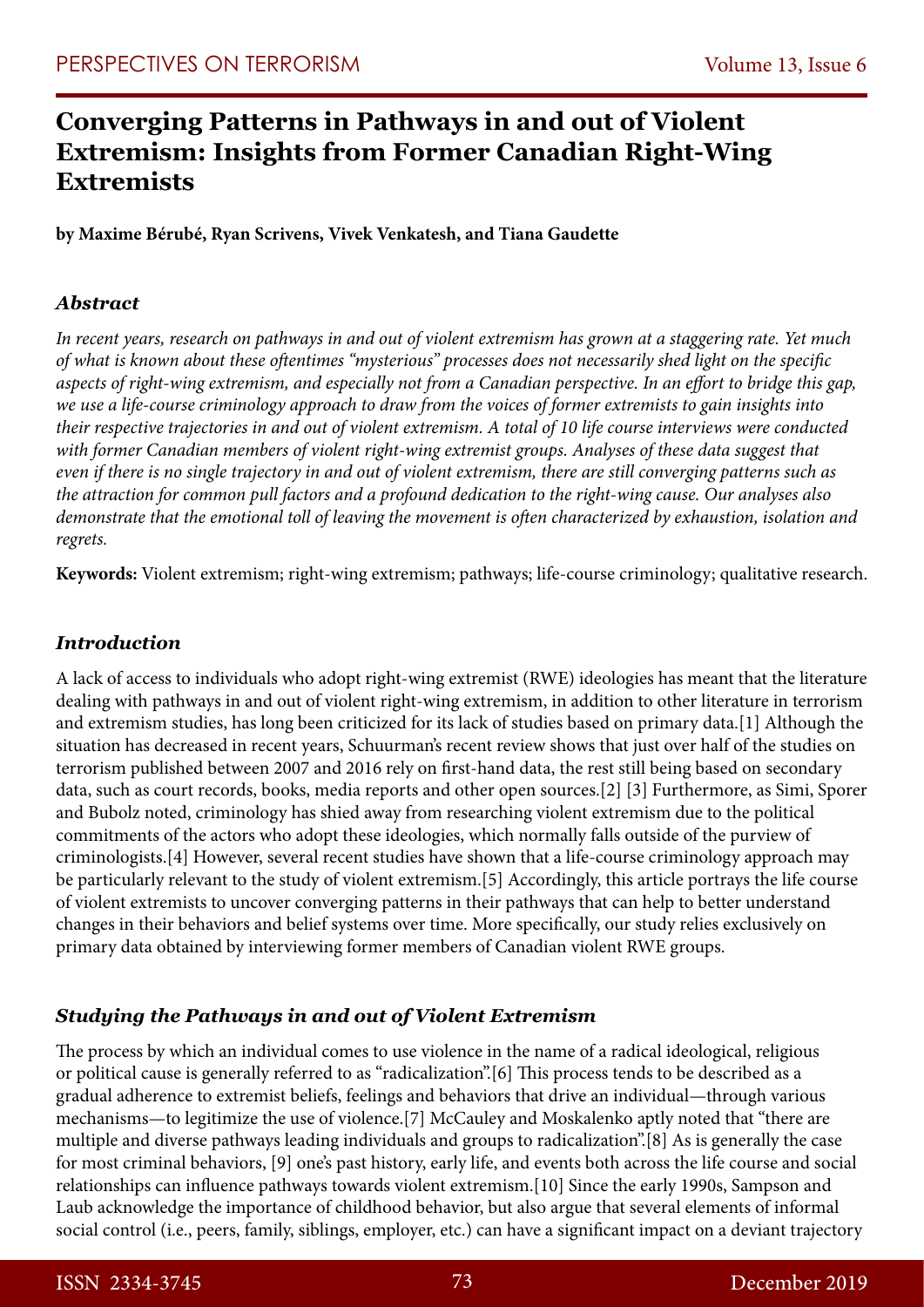in adulthood as well as on desistance.[11] They also consider delinquency as the result of a combination of individual actions and influences from situational contexts and social interactions. In this vein, it seems appropriate to consider radicalization as a deviant behavioral change and to think of how these contributions to the understanding of the criminal phenomenon can help us understand the factors that influence a person's trajectory towards violent extremism.

Several push and pull factors seem to contribute to the process of radicalization towards violent extremism. Push factors are underlying vulnerabilities that could explain an interest in extremist ideology, such as socio-economic factors, negative experiences, or experienced/perceived grievances.[12] In contrast, pull factors relate to other aspects of this commitment that have proved to be appealing to the individual. They are, for example, motivations related to the need for meaning, identity, belonging or justice, as well as to utopian promises and religious-based arguments.[13] Worth noting, however, is that there is no consensus on which factors deserve the most attention. Further, their relative effects are very difficult to assess and to distinguish. Bokhari and colleagues, for example, found that engagement in violent extremism "occurs both in a top-down and a bottom-up pattern—that is, there have been both push and pull factors, often operating at the same time: the people interviewed claim their personal conviction, but emphasize the importance of someone introducing them to the 'possibilities.'" [14]

Several studies based on primary data have highlighted the relevance of these push and pull factors for RWEs. For instance, Hamm's extensive work on American Skinheads have shown the more than powerful influence of a delinquent sub-culture that characterizes this movement.[15] The role of such subculture in a radicalization process reflects, as other researchers have also shown, the internalization of political ideologies based on "non-politicized ideals"—e. g. justice and freedom—and the integration of an identity associated with an interest in the emblematic figures of white supremacism, the influential racist Skinhead bands such as Skrewdriver—and the racist literature and propaganda.[16] Other important studies are worth highlighting here, especially those that draw from the unusually large set of 47 interviews conducted by Blee, DeMichele and Simi with RWEs from the U.S.[17] These studies have, among other things, focused on some crucial elements relating to involvement in, and disassociation from, violent extremism. For instance, the authors suggest that entry into white supremacist groups involves rituals that enable emotional and identity constituencies, as well as the creation of social ties, brotherhood and collective identity.[18] Once engaged, they highlight the addictive nature that characterizes many trajectories in right-wing extremism, and which can pose an important challenge in the process of leaving.[19] Regarding the latter more specifically, the authors emphasize several factors that seem to favor disengagement. The most common of these is a process of disillusionment based on a dissonance between "(positive) earlier life or expectations and their subsequent (negative) experiences".[20][21] They also found that changes in social relationships, exposure to diversity and bad experiences arising from their involvement in the movement, such as violence and incarceration, could push them to leave.

With respect to the process of leaving violent extremism, two distinct constructs are also important to understand: deradicalization and disengagement. Although these terms are often used interchangeably, they do not have the same meaning. The term "deradicalization" refers to the process by which individuals are diverted from an extremist ideology, wherein they eventually reject the extremist ideology and adopt the values of the law-abiding majority.[22] On the other hand, "disengagement" refers to the process of individuals leaving the extremist group or movement with which they are associated in order to reintegrate into society.[23] This process of disengagement, in the case of violent groups in particular, is often hard to undertake because of constant in-group social pressure and the possible use of retaliatory violence against defectors.[24] As Windisch and colleagues explained, "deradicalization involves a change in belief; whereas, disengagement is characterized by a change in behavior." [25] These two processes can therefore occur separately or simultaneously, depending on the context in which they take place. However, several studies have found that deradicalization can have a significant impact on disengagement, where being disillusioned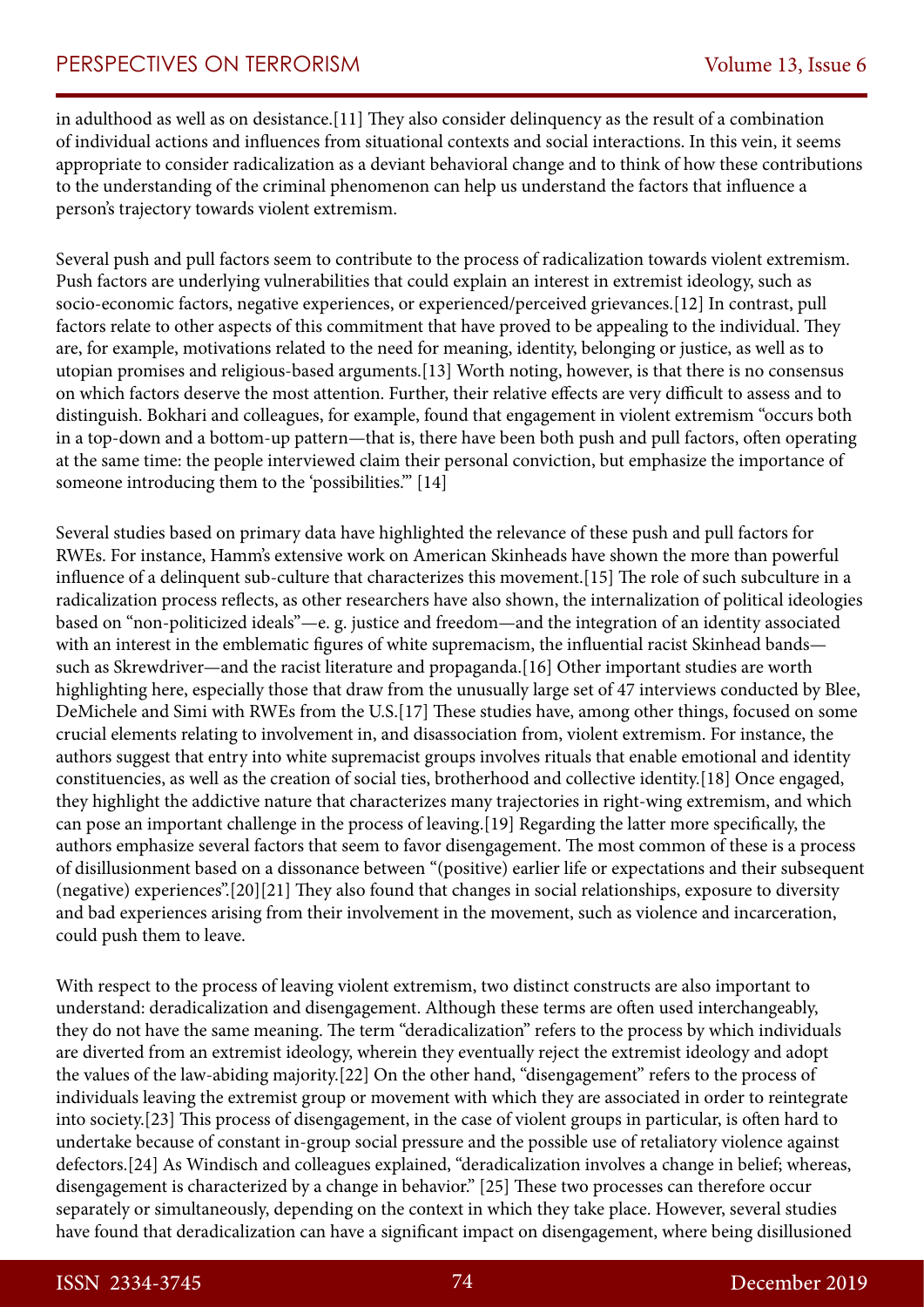by the group or the ideology may be a first step towards leaving a violent group.[26] One important model that could be applied here to understand how leaving extremism generally occurs (both from deradicalization and disengagement perspectives) is Barrelle's "Pro-Integration Model." [27] This model argues that five key domains are crucial to the process of leaving extremism: a fundamental change in the social relations and an openness to the "other," a disillusionment from radical ideas, a process of identity rebuilding, a need for physical and/or psychological support, and a pro-social engagement. In order to further develop the knowledge regarding pathways in and out of violent extremism, this article will explore the narratives of former members of violent RWE groups, drawing on a life-course criminology perspective.

# *Current Study*

This study is part of a larger project that draws from the voices of Canadian former right-wing extremists. These shared their experiences and thoughts on how to build resilience towards radicalization leading to violence based on their pathways in and out of violent extremism. Also included in the project are the voices of key stakeholders: law enforcement and community activists. Both were asked to develop a series of interview questions that they would ask former extremists, and a refined version of these were put to former extremists during the interview process. The purpose of this approach was simple: to develop a multidimensional interview guide rather than a uniquely academic perspective. The following is an overview of the data collection and analysis process.

#### *Data Collection and Analysis*

Prior to conducting the interviews with former extremists, Canadian law enforcement officials and community activists were asked to generate lists of questions that they would ask formers if they were given the opportunity. Including interview questions from these stakeholders—rather than solely generating a list of questions derived from literature reviews of academic and public policy documents—provided a triangulated, multidimensional framework to guide the interviews. The questions concerned the life course before, during and after their time in violent extremism, including their identities, roles, goals and activities. Duplicate questions were removed, and organized into the following categories:

- Before the radicalization process
- Radicalization process
- Experiences in the violent extremist movement
- Leaving violent extremism
- Reflections after leaving violent extremism.

Once the list of interview questions was finalized, the next step was to recruit former extremists to participate in the study. Initially, we relied on our contacts with former extremists from our previous research on rightwing extremism in Canada to gain access to this hidden population.[28] Over time, we developed a level of trust with a few members of this community, and they eventually referred us to other Canadian former extremists who would potentially participate in the study. Overall, a total of 10 former right-wing extremists participated in the current study and were recruited using a snowball sampling technique. Interviews were conducted either in person or via telephone or Skype between March and September of 2018, ranging from approximately 1.5 to 7 hours in length, with an average of 4 hours. All interviews were semi-structured, using approximately 275 open-ended questions from the lists submitted by law enforcement and community activists. Interviews were audio recorded and transcribed. All names were de-identified for the purpose of ensuring participant confidentiality.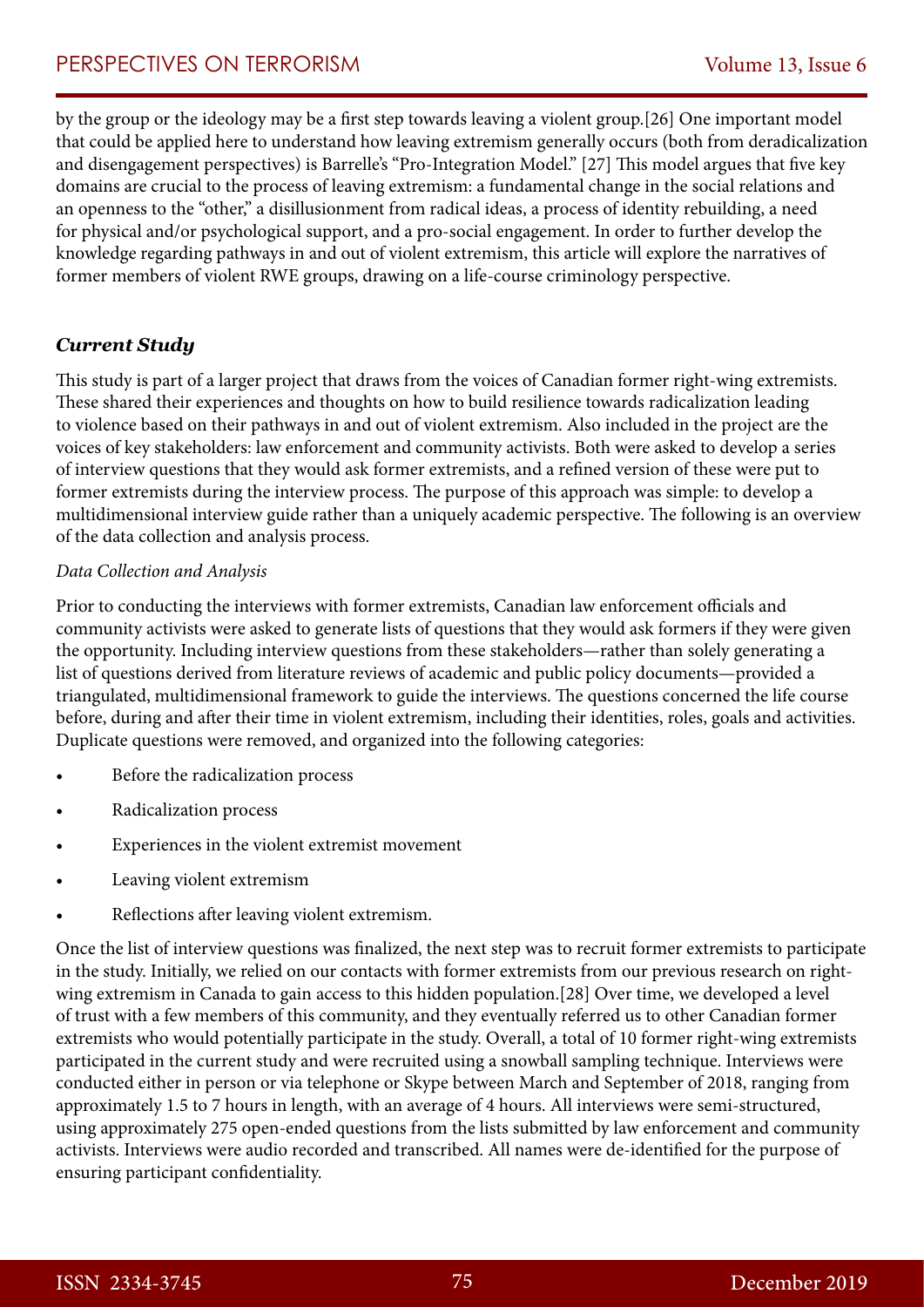A thematic coding scheme based on the interview grid guided the analysis. Using NVivo 13, we coded and analyzed every interview independently, identifying themes and patterns with respect to the questions that were asked. We then cross-analyzed themes across the 10 interviews in order to uncover the main converging patterns in the pathways in and out of their trajectories.

### *Sample Characteristics*

The sample included 8 males and 2 females, ranging from 27 to 44 years old (average age: 38). Each identified themselves as a former extremist, meaning that they no longer shared an affiliation with a "white power" group. More specifically, the study participants have not been involved in the right-wing extremist movement for an average of 6.5 years. Most were born in urban or suburban cities in Canada, but all were involved in violent extremist groups located in major Canadian urban centres. The amount of time that each participant spent in the right-wing extremist movement ranged from 4 to 22 years with an average of 13 years. Their roles in these mostly racist Skinhead groups ranged from presidents and sergeants to enforcers, musicians, and spokespersons. Roughly half of the participants, however, were deemed to be in the "upper echelon" of the Canadian movement; in other words, many were leaders in the particular group(s) that they were associated with. A small portion of the participants described themselves as violent extremists while most claimed to be part of violent extremist groups without being violent themselves. Most of these participants, however, identified as being "off the grid", meaning that they did not make it publicly known, either through media or public events, that they were previously part of an extremist movement. Similarly, the majority of these participants noted that they had never participated in a research study. It is worth noting that most of this information on our participants comes from their own words. It is therefore possible that this representation may differ from reality because of social desirability bias, or to avoid criminal justice procedures after all. However, our focus on "off the grid" formers is a way to avoid the delivery of pre-scripted streamlined narratives.

In terms of their upbringing and early life, most of the participants were born into middle or upper-middleclass families with married parents, grew up in urban/suburban areas, and had a diverse group of friends. Although they rarely had strong relationships with their families, most were not generally neglected or abused during childhood. However, the participants' accounts of their upbringing and early life differed in many respects. To illustrate, most of them felt different and/or disconnected from their family and peers. Additionally, a number of participants had experienced bullying, at times by people from another ethnic background. According to one of the interviewees, that might explain a subsequent desire to bully back:

*I think about it now too. It's like, maybe that's why I got into bullying others, right. Or racism. Or behavior that, you know … and othering, you know, just all that kind of stuff. Because I experienced it, maybe I thought, well, shit I'm not going to be that guy getting bullied. I rather be the bully, right. (Participant 2)*

While half of the participants had no problem with the law before becoming involved in the movement, the other half had committed petty crimes and violence during adolescence. For most of them, their parents did not support their beliefs and noticed changes in their behavior and attitude. As the study participants reported, there were clear signs of their interest in RWE ideologies. For example, some became angrier and more aggressive, openly dropped racial slurs, became more anti-social and pulled away from family and friends. Obsessed by RWE literature, they began dressing as white power Skinheads, wearing white power patches and swastika signs including tattoos, and listening to white power music. They also claim that although their parents may not have understood their degree of involvement in violent extremist groups, the latter were aware they were heading down this path and did nothing to stop them.

Likewise, they were all introduced to different aspects of right-wing ideologies at a young age. For instance,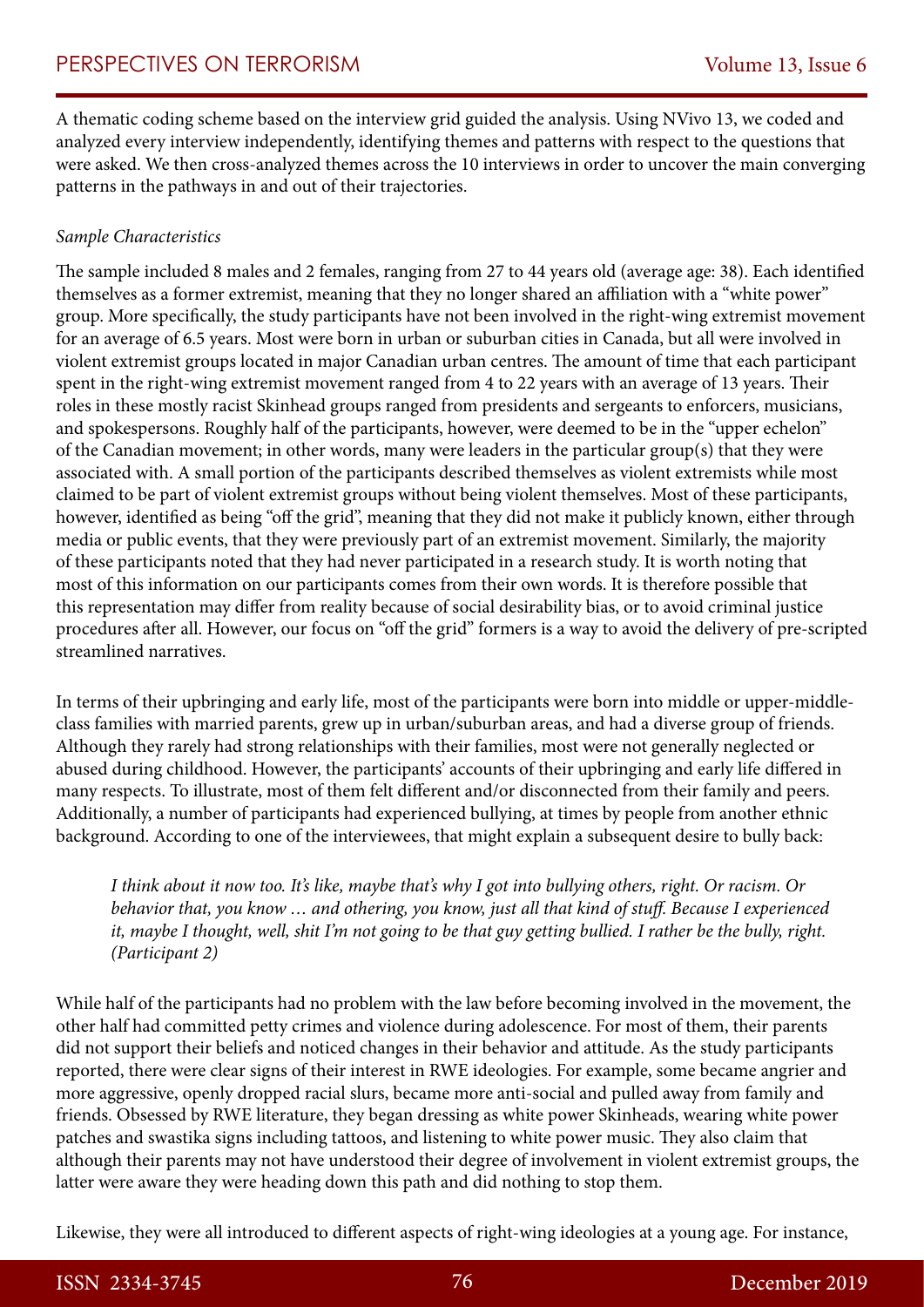many were exposed to such ideologies through relatives or friends and only a few were directly recruited by people from the RWE movement. Not all of them really believed in the cause in the early stages of their involvement process, as they were sometimes more interested in the brotherhood and camaraderie aspects. As a result, most of them searched for like-minded people to surround themselves with, mostly offline but sometimes online following their exposure. Others saw the movement as a solution to the problems they had at the time, such as being bullied, feeling isolated, and performing poorly in school. According to the literature, "much of the research on Skinheads suggests that there is a large degree of variation in home-life characteristics of Skinheads,"[29] and it is still the case here as our participants followed very different paths. Nonetheless throughout these interviews, we were still able to uncover key patterns in the pathways they have taken since childhood and that led them to violent extremism, as other researchers have uncovered.[30]

# *Converging Entry Patterns*

While participants' pathways into violent extremism were diverse, they shared similar influential drivers. Among these similarities, in what follows, we highlight their need for identity and belonging, as well as power and invincibility. The results of our analyses of the data reveal how participants' dedication to the cause becomes a major factor in their lives.

#### *Similar Sources of Influence*

The ten former violent RWEs that were interviewed mentioned several sources of influence that impacted their radicalization process. In an effort to learn about various extreme right belief systems, several participants in the study described how they spent countless hours watching war movies, television shows and documentaries about the Nazi regime, fascism, immigration, and races and culture, as well as countless hours reading extreme right-wing literature, either online or offline. Worth highlighting, though, was that their exposure to extreme right-wing material did not happen in isolation. Rather, "hanging out" and spending time with other RWEs allowed them to "discover" specialized hate material—especially material that was inaccessible prior to their involvement in the movement, such as mail-order books and magazines. As one participant explained:

*It just started slowly forming in my mind and then he had mail-order books and everything and he was always like, "Here, read this!" And everything was so well written and so intelligent, I could read a novel in an evening. I just burned through the book. (Participant 7)*

Similarly, participants stressed the importance of spending time with like-minded peers, as doing so served as an influential source of approval, reinforcing and amplifying the radical viewpoints and belief systems expressed in the material they were reading. As one participant explained it:

*I was reading a lot … you know, and I'd get the magazines. I'd sit and devour them. I was hanging out with [a friend] and his friends sometimes. I was spending a lot of time with [other group members]. And, I mean, honestly there was a lot of, you know, just … armchair activism. You know, sitting in coffee shops and talking about how we want the world to change. (Participant 3)*

Participants also expressed that, although they isolated themselves from their former social networks and families while on a pathway into violent extremism, they maintained tight-knit relationships with a small network of individuals who facilitated the development of their radical beliefs.[31]

It is worth highlighting that very few of the participants turned to the Internet to find peer support from other RWEs, and most participants in the study noted that the offline interactions were influential during their pathway into violent extremism.[32] However, those who used the Internet to access RWE materials or communicate with peers noted that the Internet was merely a facilitator, as has been found in other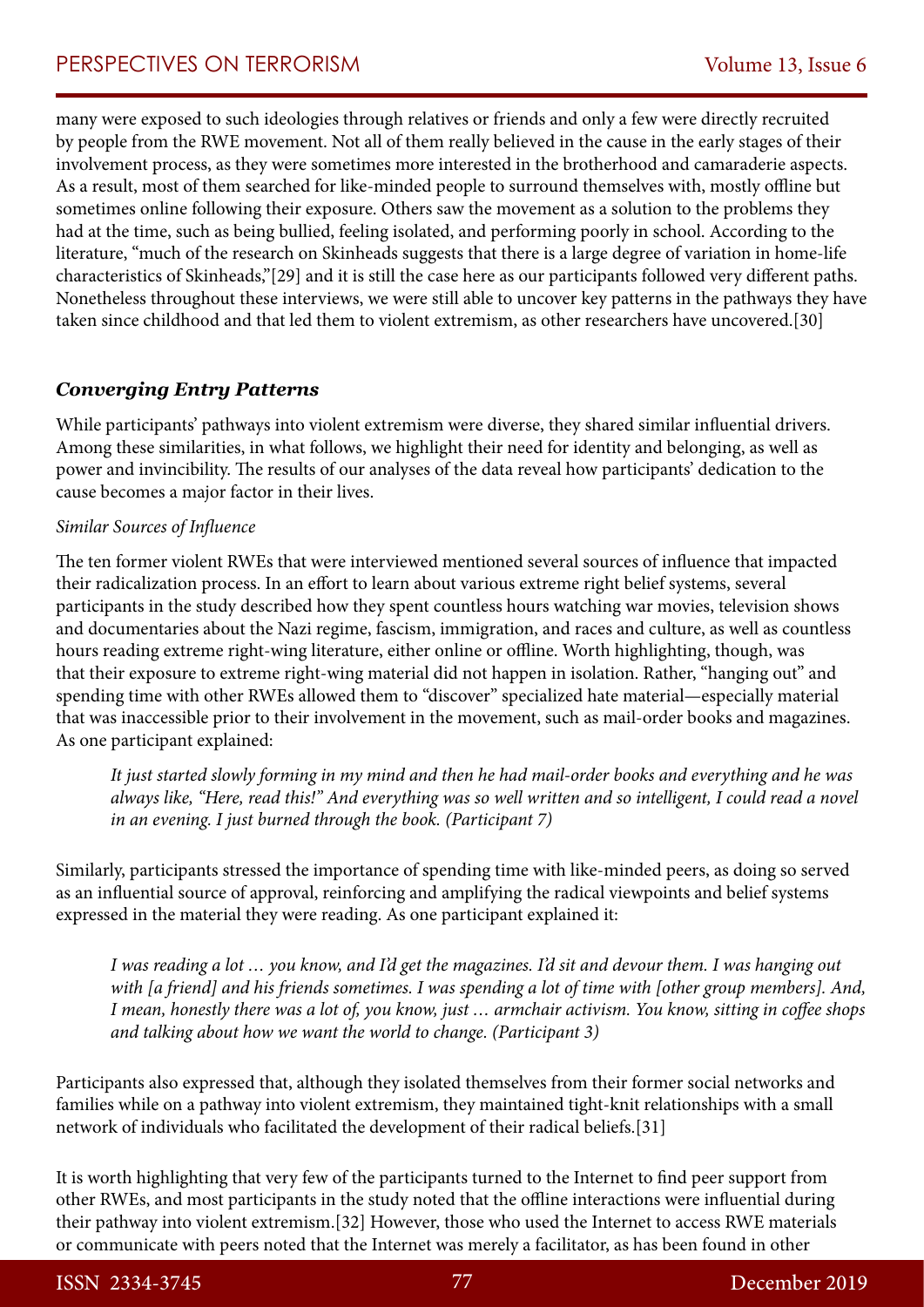research.[ 33] Participants, for example, noted that they used the Internet to connect and communicate with international affiliates and to share white power music, but most feared that their online activity was being monitored by law enforcement and anti-racist activists. As one participant in our study noted:

*I did have a Stormfront account. It's just…I remember my recruiter had warned me not to post on it because apparently, they will trace your IP address and then come and get you. (Participant 6)*

As a result, many participants were fearful about maintaining online relationships during their pathway into violent extremism. After all, the extremist groups that most of these formers were associated with engaged in high levels of violence and criminality. Participants also noted that attending RWE events where they could interact with their peers, was among the most influential pull factor into violent extremism. Several participants noted that white power concerts in particular were not only a central component of the movement but an important catalyst for their own pathway into violent extremism. While several participants discussed attending organized talks in which influential figures from the RWE movement gave speeches about immigration for instance, the majority described how white power concerts and music were a way to further explore RWE views and feel like being a part of "the brotherhood," as has been found by other researchers.[34] One participant, for example, noted that:

*Well, I mean, first of all, that's [music] a way to get your message across. Because instead of listening, a lot of people, especially young people, don't wanna listen to long-ass speeches [...], they just want to listen to loud music. They wanna hear, you know, loud guitars and punk or metal or music they can mosh to and be angry to. And then hear messages that will be angled towards those ideas. (Participant 1)*

#### *Being Pulled Towards Violent Extremism*

For many of the study participants, it was clear that their identities were intricately linked to the Skinhead subculture or the group to which they belonged. For instance, participants oftentimes described how the collective identity of the group replaced their own identity and discussed how engaging in this type of movement gave them a sense of purpose. It gave them the feeling of being part of something that is bigger than themselves, and that they were doing something good for their society:

*I felt … and, you know; again this is another point I feel deeply embarrassed about now, but I felt at that time that what I was doing was making the world a better place … that I was creating positive change for Canada. That I was doing something, not just for me, not just for my community, but for the country. That I was saving*—*that I was helping to save Canada. And … so, you know, it was completely warped from the truth of what [the group] was about and what I was about too. Like it was, you know, I was a very hateful person. But I really like kind of bought the thing that people say, "Well, you know, it's not about hate. It's about loving your own people." And I felt that I was making sacrifices and I was standing up for my beliefs in order to make Canada a better place. (Participant 3)*

Participants noted that the extremist groups with whom they associated consisted largely of hyper-masculine, violent individuals who were at constant odds with each other and jockeying for a leadership role in the movement. Yet, while participants often described the frequent infighting both within and between RWE groups, the consensus was that the groups served as "a second family," especially because most participants noted that they did not have strong relationships with their own families. In addition, participants frequently noted that the sense of belonging they felt in the violent extremist groups was enhanced because they felt like they shared common interests with group members. This "second family" narrative, according to a few participants, was often used to recruit new members. As one participant explained it:

[...] the main thing he [a recruiter] did was belonging. He promised me, "hey, if you come and hang out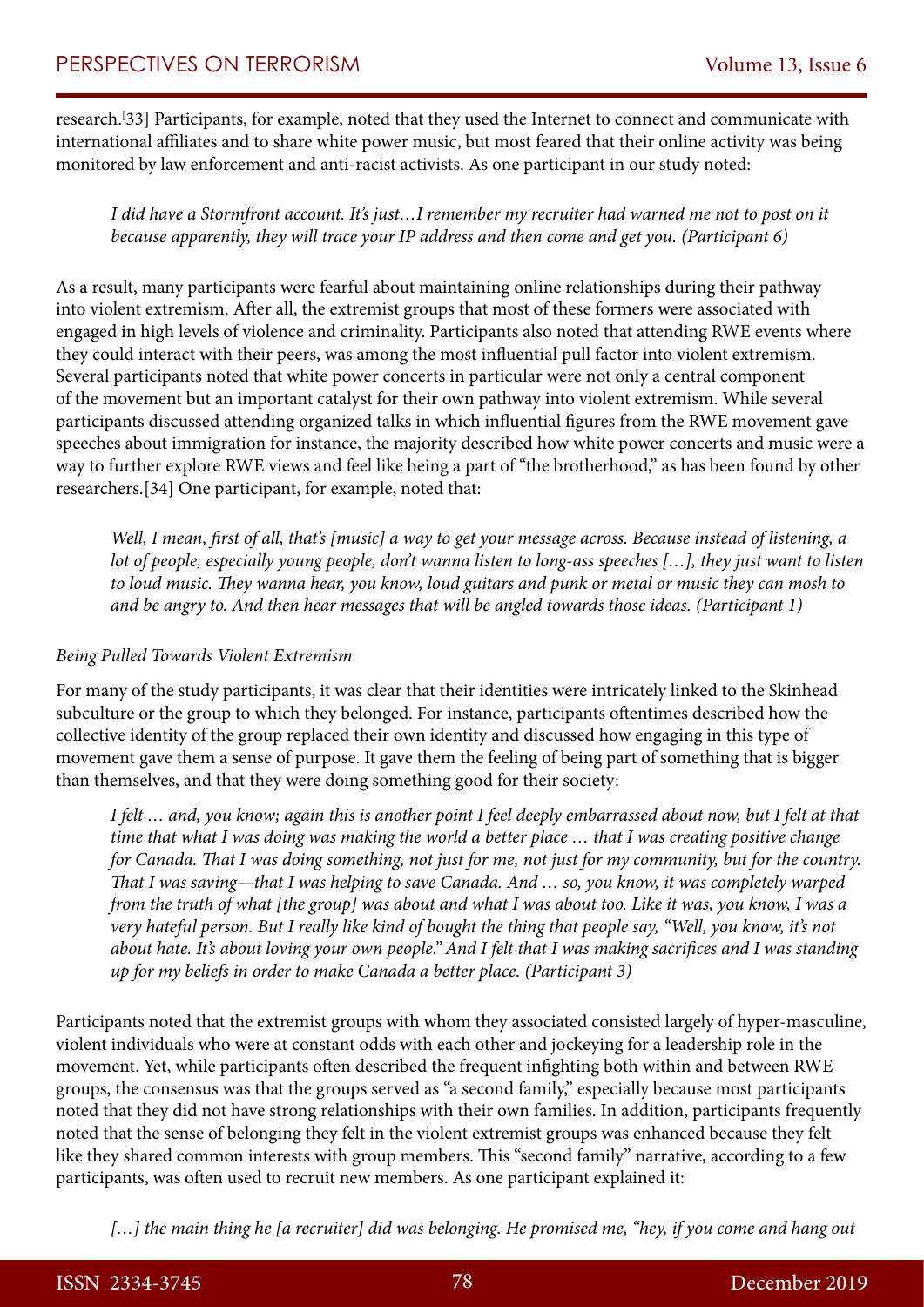*and I'll introduce you to these more guys." And I always wanted to belong to something….Because I had failed at sports. I had failed at joining gangs. I had failed at, you know, many different groups of friends too. So, it was like … yeah. He just had*—*he offered that, he offered that availability too*—*"hey, look at this group. All you need to do is be white." You know? (Participant 2*)

In describing this collective identity, participants frequently discussed feelings of power—an emotion that many had not felt until they joined the violent extremist group. Being a member of a RWE group gave our interviewees a sense of belonging, protection, and as one participant put it, "invincibility." As two study participants further explained it:

*I think that respect, the fear, the*—*all that stuff, that was a big part for me. You know, you're walking around, and people know you're*—*you know, you got a shaved head, the boots, the whatever. You may not be wearing your gang colors, but*—*You can still tell who's a Skinhead, right. So, you know, walk into a bar, you know, nine times out of ten you're not, you know, maybe you're not getting respect from the regular people, but people are afraid of you, right. (Participant 2)*

*But nothing … at all, could match the feeling of … intoxicating power and invincibility that I felt. (Participant 3)*

This sense of power, which comes from commiserating with violent and/or criminal acolytes, has long been studied in gang environments and can also apply to other social movements.[35] For most of the participants in our study, the sense of belonging and subsequent brotherhood was the initial appeal to violent extremist groups while an adherence to a radical and extremist ideology came only after joining the movement. Radical ideologies serve as a tool to legitimize hate and violent behavior. However, once the process of radicalization had begun, adherence to the ideology occupied the most important place in the study participants' daily lives.

#### *Being Committed to the Cause*

When describing their pathway into violent extremism, participants commonly discussed being "all-in"; in other words, they would not be considered a formal group member unless they immersed themselves in the radical beliefs, proving to the others that they were completely part of the group and "the family." This required that they show their dedication to radical beliefs, in part out of fear that others might perceive them as "race traitors," as several participants explained, which other researchers have also found.[36] As we have said earlier, there is no single ideology behind right-wing extremism, but for these Skinheads and their associates, the main concern was the rise of a white marginalization phenomenon in Canada and engaging in a "RAHOWA" (RAcial HOly WAr) was the preferred solution. They saw themselves as victims to the point of comparing themselves to refugees who have lost their property, family members, and had to leave their country of origin:

*I can't believe that I thought these people had it better than me. Like a Syrian refugee has it better than me. Really? So*—*But that's how they'll*—*that the mind-set you have to live in when you're in that movement. You have to live like everything's been taken away from you. Which, in all fairness, is delusional. (Participant 2)*

For them, immigration in Canada is problematic because they foresee "whites" becoming a minority, losing control of the country and eventually being expelled from it. It is a problem that, in their opinion, the Canadian public is not sufficiently aware of. To this end, the distribution of flyers and online activism act as a means to raise awareness among the general public. As these RWE groups consider that a race war is imminent, the use of violence becomes a necessity. However, the degree of violence varies, as detailed by one of the study participants: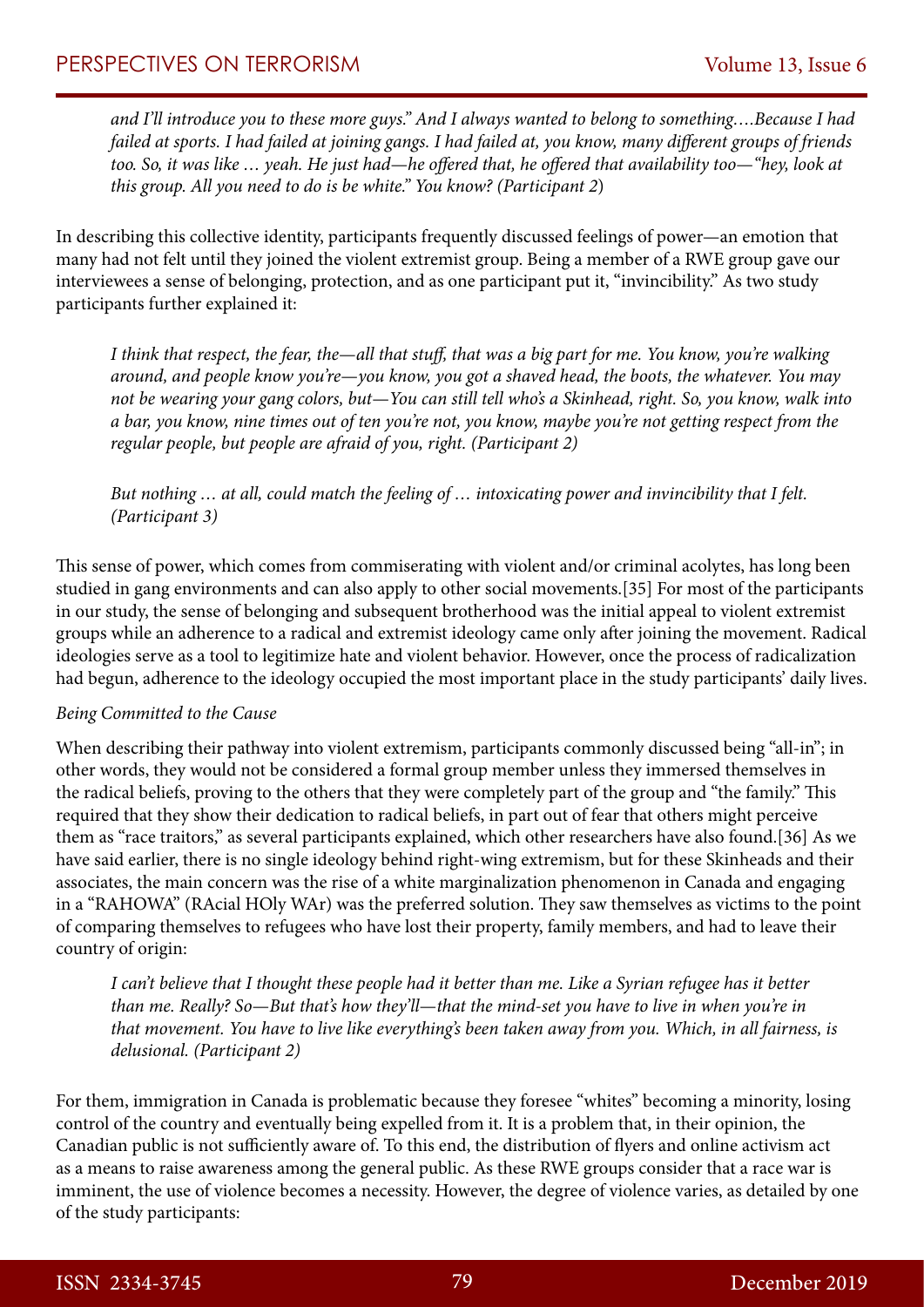*There's always going to be violence in the far-right extremist movement. But the level of violence is really dependent on individuals and which types of groups you're dealing with. You mentioned [a specific hate group] earlier, right. They are significantly known around the far right to be one of the most—if not the most, violent white power Skinhead group. And they're feared. Even by far-right guys. So, it's, you know, yeah … for them it's not about … I think that group it's not about belonging. That group is about, you know, maybe not race war, but definitely violent acts that support white supremacy. (Participant 2)*

As we have also pointed out, most of them saw themselves as soldiers, warriors and saviors of the "white race." Violence, in this context, was aimed at protecting the "white race" they perceive as marginalized and persecuted. Members of the groups must be able to rationalize the use of violence in the name of a cause or the belief in a forthcoming race war. In relation to our interviewees, about half of them were already familiar with crimes and violence prior to joining a violent RWE group, but the other half had to accept it throughout their radicalization process:

*I think once you kinda jump right in, and you're immersed in it, you don't know any better, and you just kind of ... you just like … I wouldn't say the violence was like an everyday thing, but it was definitely a part of the culture ... and the more you're in it, the more you just accept it. That's just ... that's just the norm. (Participant 1)*

Violence, hatred and anger were an integral element of these RWE groups, and its members managed to rationalize these behaviors through different mechanisms. Several participants referred to the normalization of the violent ideology following repeated exposure, [37] as well as how they frequently blamed others for their acts:

*I thought it was fully justified. Because apparently everybody else was a threat to us. Therefore, we needed to respond like that. (Participant 6)*

Our analyses show that the participants were uniformly committed to the battle to save their white race and had bought into the ideology with a certainty that created an ironclad rationale:

*It's just saturating yourself in ideology where, you know, you're so ... you're so certain that you're right. That everything else is wrong. You don't, you won't look at opposing opinions and if you look at them, you'll shoot them down, you say, "Well, no, that's wrong." […] You know, and that [the immersion] could be, that can take many forms. You know, whether it's losing your job, or choosing where you live, always looking at the people you surround yourself. The types of things and activities that you do. And it becomes more and more ... for me, it just became more and more about the movement ideology. I never really cared about anything else. I didn't care about anybody else. Because like, this is what's important. It's bigger than me. That you know, I didn't want to do sports. I didn't wanna do, you know, things that didn't involve the movement. (Participant 1)*

As illustrated above, the RWE movement became a complete obsession affecting virtually every aspect of the participants' lives. Among other things, involvement in the movement had an impact on their profession, social network, recreational activities and, of course, their values and political considerations. Yet, despite all of this, they were able to make their way out of it, and although they were fully immersed in the ideology, about half of them had, at one time or another, questioned their beliefs, as well as the relevance of their engagement to the group. The forthcoming section details the reasons behind those second thoughts and the fact that they eventually changed their belief system, attitudes and behaviors.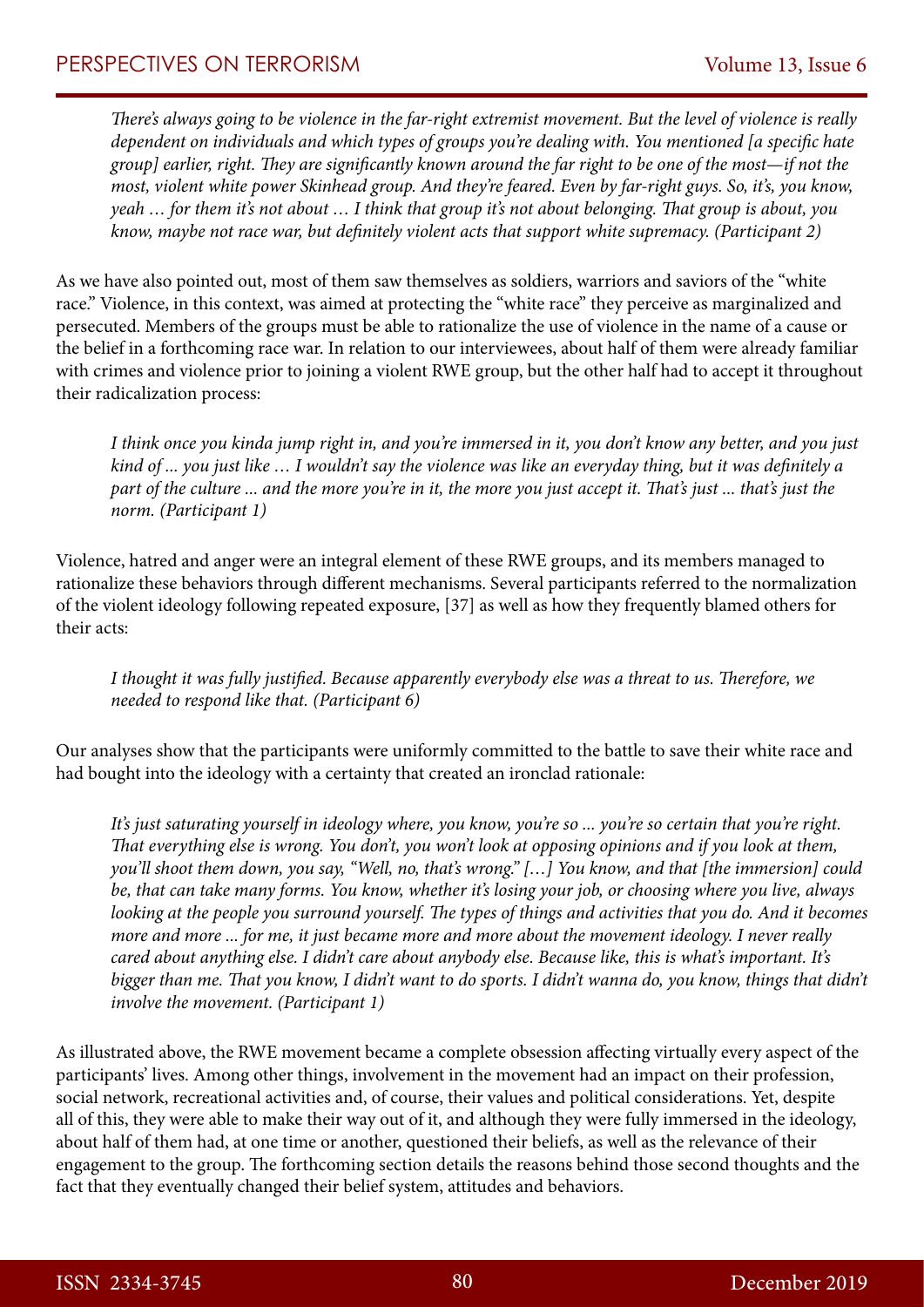### *Converging Exit Patterns*

Even though study participants experienced unique pathways out of violent extremism, we were able to identify some converging patterns. We note that fatigue and exhaustion of hatred appear over time, and that participants rely on developing normative social interactions such as building relationships with family and friends. Participants also perceived that leaving RWE groups was not an easy task; the violent and criminal nature of these groups creates additional layers of barriers to disengagement, such as greater in-group social pressure and retaliatory violence against defectors.[38] Once having successfully left, most of the study participants noted that they felt remorse and suggested that pro-social engagement helped them in many ways.

#### *Exhaustion of Hatred, Aging Out, and Family Building*

Among the common patterns between the former violent RWEs we interviewed, there was a general feeling of exhaustion towards hate, anger and negativity. Many of them told us that once their lifestyle changed, they really understood how hate could be heavy to bear and mentally draining. In other words, they were simply tired of hating, or as one study participant put it:

*I just got tired of it. Got tired of the negativity. Got tired of the … bullshit. I went back to school to do another degree. Started meeting other people. Realizing, you know, I was limiting myself with the people that I know… Just basically said that enough is enough.[…] it's just a very negative movement. It's just constant pissing and moaning about how shit people's lives are. How crappy the world is and, you know … how crappy the world is perceived for white people and you know … just it's a very negative, it's very narrow … narrow-minded … just got tired of that.[…] Just tired of the stupid idiots, tired of the ideology … tired of uneducated morons, tired of people with mental health issues. Tired of … the constant drinking, the infighting between the groups. Just tired of … just, you know after two decades or so, just tired of everything in general … just a bunch of people going nowhere … talking in circles. (Participant 5)*

As one can see from this last quote, after spending some time in the movement, participants grew out of their commitment and began to feel uninspired by it. If one of the push factors that may have led most of them towards violent extremism was feeling isolated and disconnected from their entourage, the above quote shows that similar feelings can also be symptomatic of a pathway out of violent extremism. In the same vein, study participants began to focus on life events of a pro-social and normative variety, including meeting a life partner and the birth of children. These well documented and researched turning points in life influenced many of the study participants to reconsider their commitment to violence.[39] As one participant explained it:

*Namely … the birth of my first child and wife continually just telling me, "what are you doing? You're going to end up dead. You're going to end up in prison. These people are a joke. These people are*—*don't even believe in this shit," you know. But, you know, the big part here for me was my daughter, right. Like … how could I teach her to hate those other people ... because of their race, or their religion, or their whatever, right. Like I couldn't. And also, the danger that would put my family in, right. It was one thing to be a single guy and be in this, 'cause I'm only putting me at risk. But, putting my own children at risk just because of, you know, I feel like I want to be in … a cool group of guys. That's kind of stupid, isn't it? (Participant 2)*

Thus, these participants reached a point where they became disillusioned by either the group or the ideology to which they had subscribed; many of them had second thoughts long before they opted to change their lives and leave the group. It is worth noting that a quick intervention is key, since, as is well known in the literature, the deeper the deviant engagement, the more difficult it is to leave such movements.[40]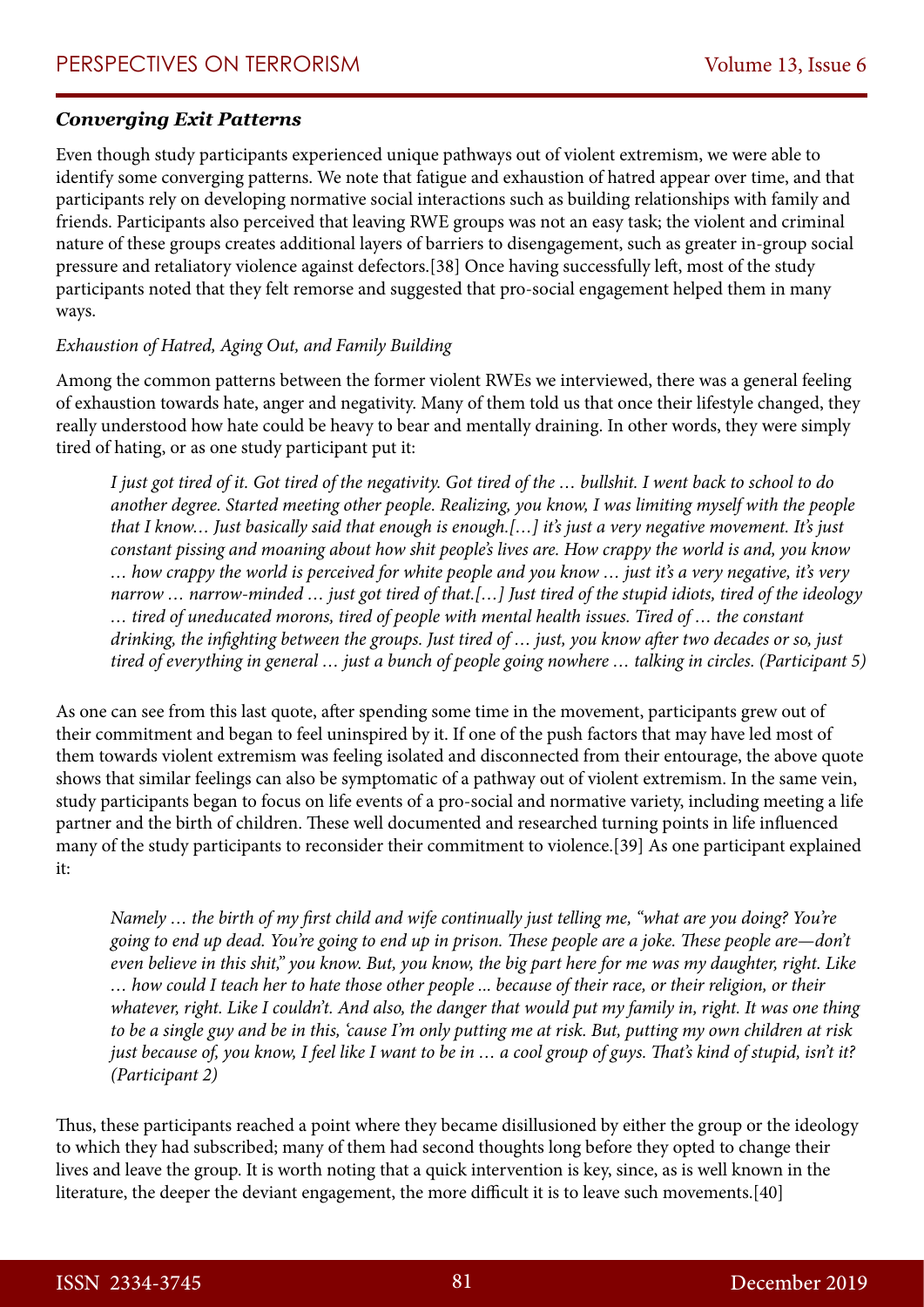### *Identity (Re-) Building*

Another point of convergence in the study of participants' pathways out of violent RWE groups relates to the many challenges they faced when leaving their respective groups and abandoning their respective ideological affiliations. Tony McAleer, former white supremacist and co-founder of 'Life After Hate,' [41] calls one of the most important of these challenges the "void." [42] More specifically, this expression refers to the moment when a disengaging extremist finds himself devoid of a social circle on which to rely. Based on what we have seen from their pathways into violent extremism, study participants were indoctrinated into ideologies of violence that were reinforced by the social networks afforded to them by the RWE groups. In the process, they abandoned their old friends and sometimes their families. When these extremists chose to leave their respective groups, they acknowledged that after severing ties with the social network of RWEs, they found themselves isolated until they managed to rebuild a new group of peers. During the time that the majority of the study participants left extremism, EXIT or deradicalization/disengagement programs were essentially non-existent in Canada. And for those who recently left extremism, they noted that they were not approached by such programs. Therefore, they built their new social networks by themselves or they reconnected with their former peer groups they had prior to joining these movements.

According to study participants, this period of isolation involved two specific challenges. First, as is the case with drugs or alcohol addicts, they feared that maintaining a relationship with RWEs might cause them to be drawn back into the movement. This particular observation confirms what Simi and his colleagues proposed, namely that "the addictive qualities of [white supremacist] identity has substantial theoretical implications. Identities may be constructed and performed through situational occasions, but when these situations are routinized, insular, and involve extreme hatred, the persistence of these identities may be much greater than previously thought." [43] As one participant noted:

*No, it's like a junkie. You don't want to go hang out in a heroin den after you get yourself straight. I can't hang out with these guys. How can I hang out with these guys, when I can't take anything that they say seriously? How can I hang out with them when they're so close-minded and so closed off? I don't want to hear those ideas anymore. I don't want that in my life, around my life. (Participant 7)*

Secondly, the groups in which most study participants were involved did not tolerate defectors. Fearing retaliation from their former RWE group members—aimed either at themselves or their families interviewees withdrew quietly and inconspicuously:

*I didn't want to make a big scene. I was worried about having a big incident. So, I just kind of wanted to just kind of fade out, as opposed to being like, "Am I leaving! You know, this is over." I didn't want to do that, I just wanted to kind of like disappear. (Participant 1)*

*After I left I was … you know, not*—*because I didn't*—*have an opportunity to testify or do anything of the nature that would give me, you know, access to witness protection or anything like that, I really had no option but to return to my parents' house. And all the Nazis knew that address. There was another Skinhead living in full view of my parents' house who could track my comings and goings as well as theirs. And there were certainly some instances of intimidation that occurred that, you know, I was worried. And in fact, I've been more worried in recent years where I've been harassed by somebody who was a [group] member and they doxed my parents. My elderly, frail, sick parents got fucking doxed. And I was really scared that something was going to happen to them. And I'm really grateful that nothing did, and they don't live at that address anymore but… (Participant 3)*

In order to facilitate their disengagement process, as well as to evade possible retaliation, many of these participants decided to move to other cities. Isolating themselves was a catalyst for personal change,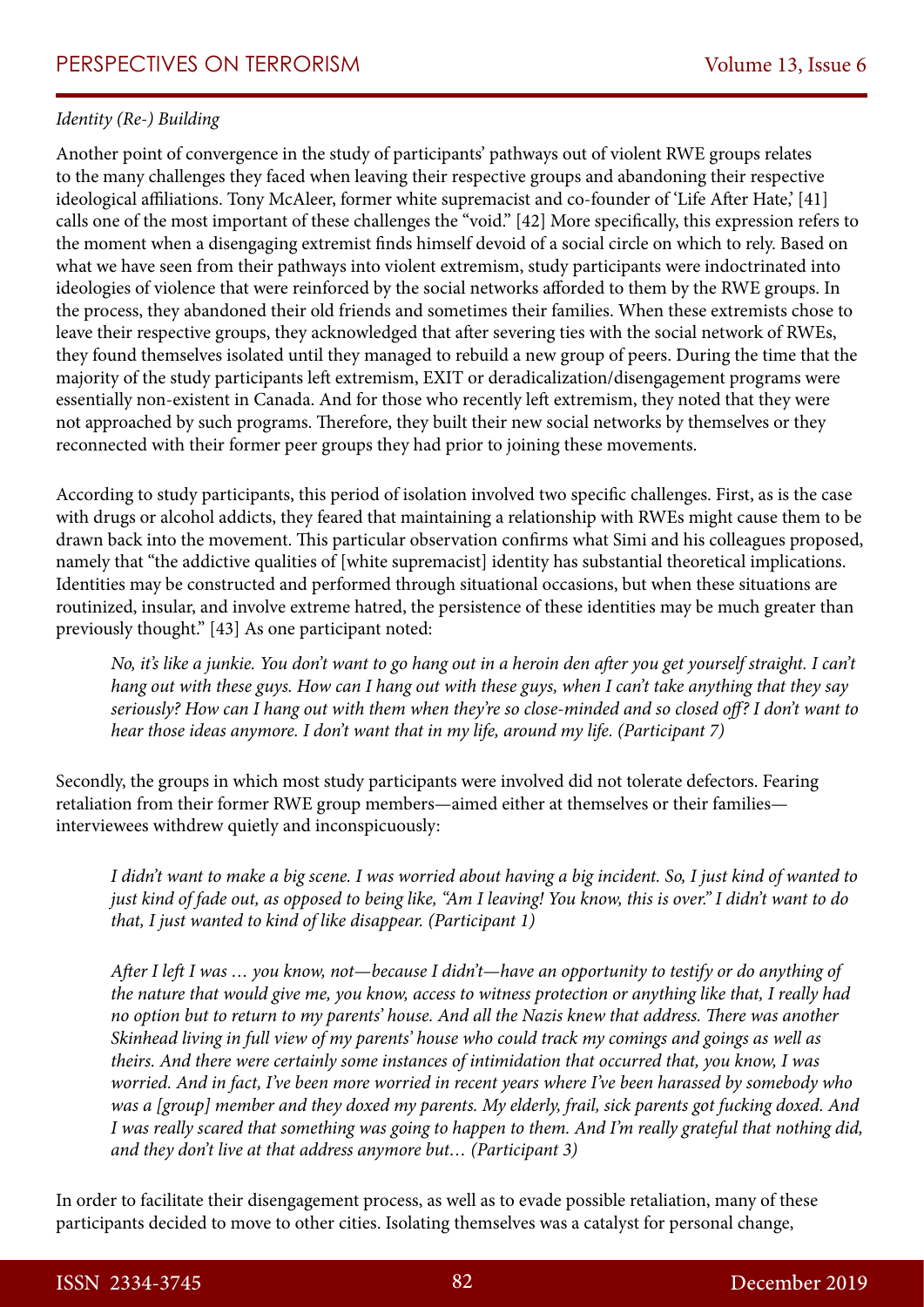especially as they began adopting new lives based on pro-social values.

For many of the study participants, rebuilding their identity to reflect normative societal standards was and continues to remain a key challenge. They had to reframe themselves as non-hateful and build a new social network. In fact, the importance of their commitment to the RWE movement and the prescriptive ideological framework imposed within, often leaves extremists directionless when they choose to exit:

*Like by the time I left, everything*—*like my entire world was seen through a racist lens. And it was … to the point that when left, I didn't know what I wanted to wear. I didn't know what box of cereal I wanted to eat. I didn't know what to watch on television. You know, everything was viewed in this … you know, in this very conscripted, limited way. (Participant 3)*

The development of a new identity may lead to full-family involvement, finding a new job, becoming reengaged in pre-movement activities or hobbies, or reconnecting with previous social circles. Throughout this process, they usually start to socialize or even make friends with people from different backgrounds and nationalities. According to some of them, these new relationships have allowed them to develop a greater openness, as well as a non-discriminatory outlook towards human relationships:

*But the process was just kind of like, getting away from that, it took a long time. And I think, working where I work, with so many different types of people, from like all over the world, has totally changed my view on everything. 'Cause I made some good friends who were from like, everywhere. Like one of my good friends now, she's from Trinidad. And she's like the best. She's like such a good friend. And it's just, you look past everything you did, and you just see the person. And it took, I don't know. I don't know how long it took, but it took years to get out of that mindset, like totally. (Participant 1)*

Employment opportunities are considered a positive factor for the reintegration of former extremists. However, as Laub and Sampson suggest, the pro-social influence does not necessarily result from being employed, but rather from the multiple social dynamics afforded therein.[44] Study participants' narratives highlight the distinction between deradicalization and disengagement. As evidenced from the quote above, leaving a peer group with a bad influence may happen quickly, but the change in beliefs and attitudes is more gradual. It is for this reason that we believe that those who wish to leave this kind of trajectory require constant help adapted to their needs to cope with isolation and reconstruction. A preventive strategy in this regard aims to build on the experience of former extremists, and it turns out that this practice can also be beneficial for them in expressing remorse for their actions. In the next section, we will see how some of the study participants experienced this event.

#### *Remorse, Regrets and Giving Back*

Study participants' narratives revealed that while in the movement, many had second thoughts about having joined a RWE group. At the end of their engagement in violent extremism, some began to feel greater remorse for what they had done to innocent people in the past:

*And … yeah I just*—*I took a long time and carried, and still carry, so much guilt that it*—*My self-esteem took a tremendous hit and I felt like… I felt like I was the worst person for a long time. And I ended up self-sabotaging a lot of things, especially employment that I*—*employment opportunities that I had that, you know, that I felt, you know, I didn't deserve this break. (Participant 3)*

They became aware of the extent of the physical and psychological damage they caused. While they acknowledge their inability to change the past, they focus on adopting pro-social behaviors and consider how they perceive others in society. For some, giving back to society is a significant way to address their feelings of guilt. This can take many forms such as volunteering with stigmatized and victimized communities,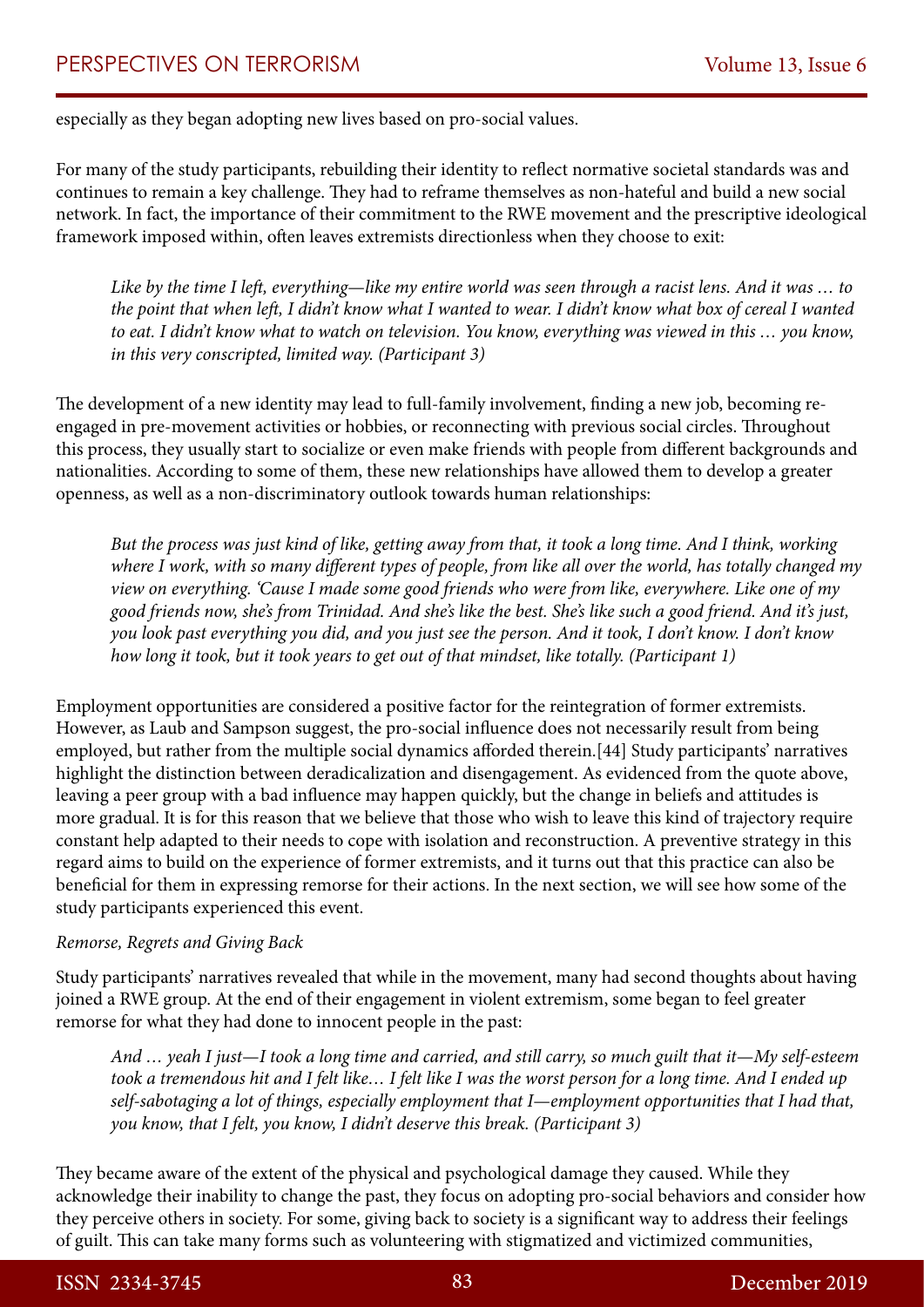involvement in various prevention programs and assistance to security and police forces in countering violent extremism. By helping the victims of extremism, as well as extremists looking for a way out, they hope to discourage this phenomenon in the years to come:

*You know what, I carried a lot of shame for quite a number of years there. But now that I'm volunteering with [a helping program], as shameful as some of the experience is I think it was a fair trade-off because now I'm able to give you guys all these insights which will hopefully help in the future. (Participant 6)*

The involvement of former extremists in helping others to disengage generates a circular pattern of prevention. In fact, several reported having been influenced by other former extremists' testimonies to share their experiences to dissuade others from going down the same path, or to motivate some to disengage. As they were heavily committed to the cause in their pathways, they later invest their time in fighting the movement they were in. Again, their engagement affords them a sense of purpose and the feeling of being part of something that is bigger than themselves.

### *Concluding Remarks*

This study intended, among other things, to fill an empirical gap in the current literature on right-wing extremism by looking at in-depth life-course interviews of former extremists to uncover similar themes within their trajectories in and out of violent RWE groups. Based on the testimonies of ten Canadian former RWEs, we were able to underline some converging patterns and similarities between these two processes. Among other things, we saw that their journey towards violent extremism was a central part of their lives, and that it was the result of multiple sources of influence and a mix of identity, belonging and status needs. With respect to the pathways out, it appeared to us that aging out, fatigue and social relationships could lead to group disengagement. However, engaging in this process often involves an important period of isolation, coupled with fears, remorse, regrets and rebuilding of identity. These findings also highlight the importance of similarities between these converging patterns. Together with other aspects, we noted similar push and pull factors among study participants, such as the need for purpose or identity. In addition, feeling isolated and disconnected from peers seems to have led to a change of trajectory in both cases. Finally, we have found that identity rebuilding processes and major changes in peer networks also coincide with pathways in and out of violent extremism.

Overall, it is interesting to see that we can link some of the findings of this study to a multitude of other studies on the subject. As we have seen from the participants' upbringing and early lives, our sample was very heterogeneous. In contrast to Laub and Sampson, we could not consider our sample as having shared beginnings, but they definitely had divergent lives before and after their involvement in violent extremism. However, we found converging patterns in their pathways in and out of violent extremism, which we consider to be crucial aspects to consider in the development of prevention strategies. For example, we found that their journey towards violent extremism was not isolated. Although the study participants were all part of violent RWE groups, other people influenced their radicalization process before joining any group. In fact, they were exposed to the ideology by somebody else, and then sought to solidify their beliefs. The study participants' testimonies also showed the crucial relevance of pull factors. As Simi, Sporer and Bubolz have found, despite the ideological immersion in which extremists find themselves, their initial attraction seems to have been motivated more by non-ideological factors.[45] As such, other researchers have also noted that listening to white power music such as Nazi punk rock, or other genres like nationalist socialist black metal, combined with group dynamics, contributed to their ideological acceptance process.[46] Moreover, the converging patterns we outlined in the pathways out of violent extremism completely support Barrelle's "Prointegration" model. Study participants emphasized the relevance of considering isolation and the rebuilding of identity that characterizes leaving extremism, the exhaustion and disillusionment that facilitate behavioral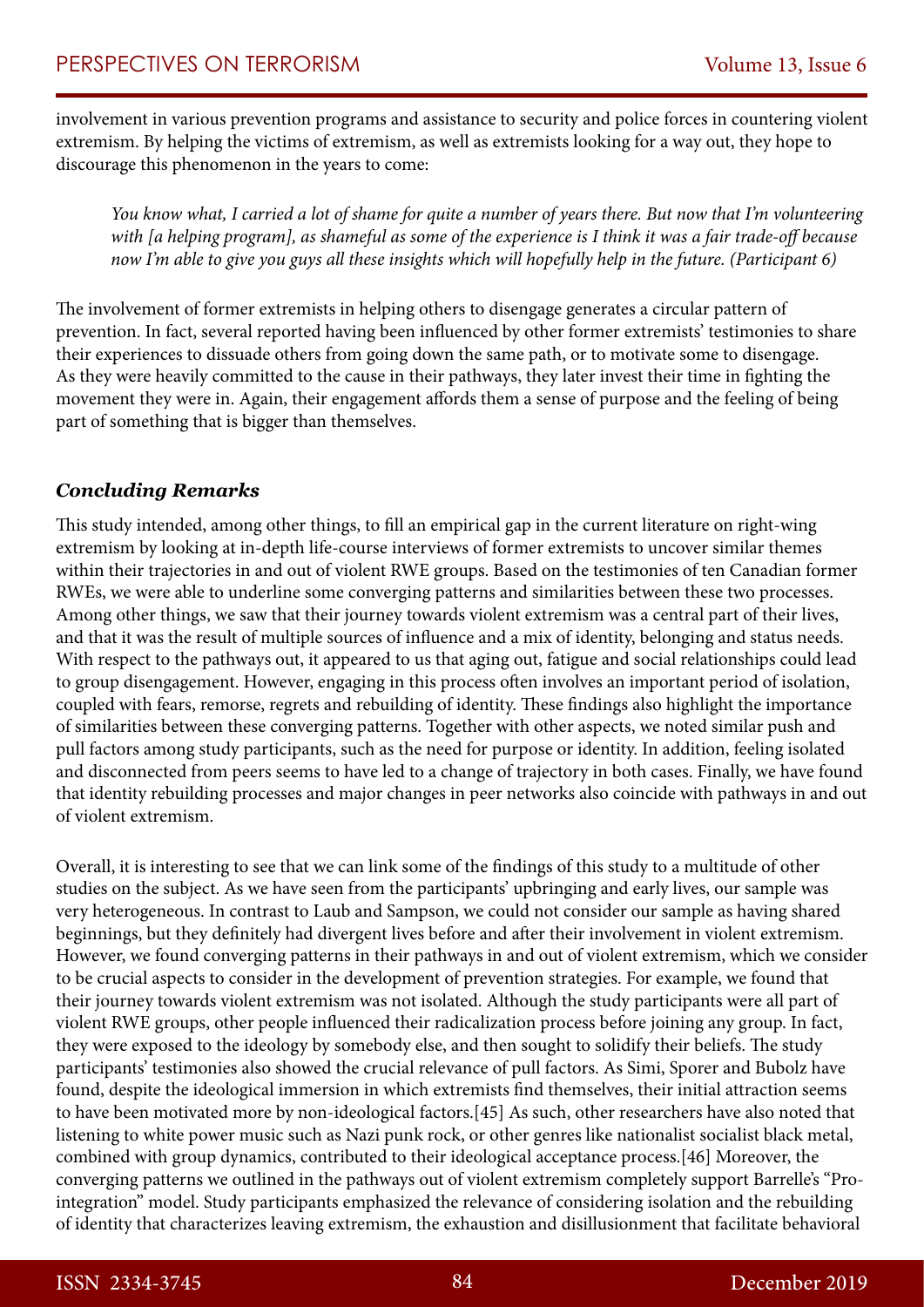and belief system changes, and the benefits of social support and pro-social behavior.

If there is no single trajectory towards violent extremism, there is probably no single strategy to counter it.[47] Nonetheless, we can draw from the current study to suggest that some prevention strategies may have significant potential. First, our study showed that extremists occasionally have second thoughts, even during their involvement in a violent extremist group. During that period of their life, they may be disillusioned by their group or ideology for different reasons, or simply be pondering their future. Considering that some of the study participants told us that having a trustworthy person with whom to openly talk could have deterred them from going down that path or motivate them to leave once involved, it is of utmost importance to educate people about right-wing extremism and offer the necessary resources to help violent extremists return to a pro-social path. For instance, this can be achieved through various EXIT programs, or by the simple intervention of former extremists asking open-ended questions.[48] As many of the study participants carry the burden of their past, their involvement in prevention strategies might help them to mitigate their remorse by giving back to society. In addition to the formers, the involvement of family members also appears very important to us. As we have seen, parents or relatives of the study participants were almost all aware that they were headed down that path, but they failed to act. We believe that this is more of a matter of education than parental negligence or bad faith. Indeed, engaging in discussions with youth or young adults on sensitive issues such as violent right-wing extremism is not easy, and we believe that more research and awareness campaigns should be dedicated to this subject.

#### *About the Authors:*

**Maxime Bérubé** *is a SSHRC Postdoctoral Fellow working at the Concordia University with Project SOMEONE and the UNESCO-PREV Chair to create social education strategies in order to prevent radicalization and violent extremism. He holds a PhD in Criminology from the Université de Montréal, and he works as a sessional lecturer at the Université de Montréal, where he teaches on terrorism, counterterrorism, intelligence and investigation strategies. His research interests focus on influence activities leading to violence, computational propaganda, social movements and open source data analysis.*

**Ryan Scrivens** *is an Assistant Professor in the School of Criminal Justice at Michigan State University. He is also a Visiting Researcher at the VOX-Pol Network of Excellence and a Research Associate at the International CyberCrime Research Centre at Simon Fraser University. Ryan conducts problem-oriented, interdisciplinary research, with a focus on terrorists' and extremists' use of the Internet, right-wing terrorism and extremism, combating violent extremism, hate crime, and computational social science. His research has been funded by Public Safety Canada, the Canadian Network for Research on Terrorism, Security and Society, and VOX-Pol. Ryan earned a PhD in criminology from Simon Fraser University in 2017.*

**Vivek Venkatesh** *is a filmmaker, musician, curator, and applied learning scientist working at the intersection of public pedagogy and critical digital literacy. He is the UNESCO co-Chair in Prevention of Radicalisation and Violent Extremism, Director of the Centre for the Study of Learning and Performance, and Associate Professor of Inclusive Practices in Visual Arts at Concordia University, Montréal.*

**Tiana Gaudette** *is a Research Associate at the International CyberCrime Research Centre at Simon Fraser University and a Research Assistant on a Public Safety Canada-funded project exploring the landscape of rightwing extremism in Canada. Tiana has also been a Research Assistant on a number of Public Safety Canadafunded and UNESCO-funded projects which explored ways to combat radicalization and violent extremism. Her research interests broadly include terrorists' and extremists' use of the Internet, cyberterrorism, right-wing extremism and terrorism, preventing violent extremism, and research methods. Tiana recently earned an MA in criminology from Simon Fraser University.*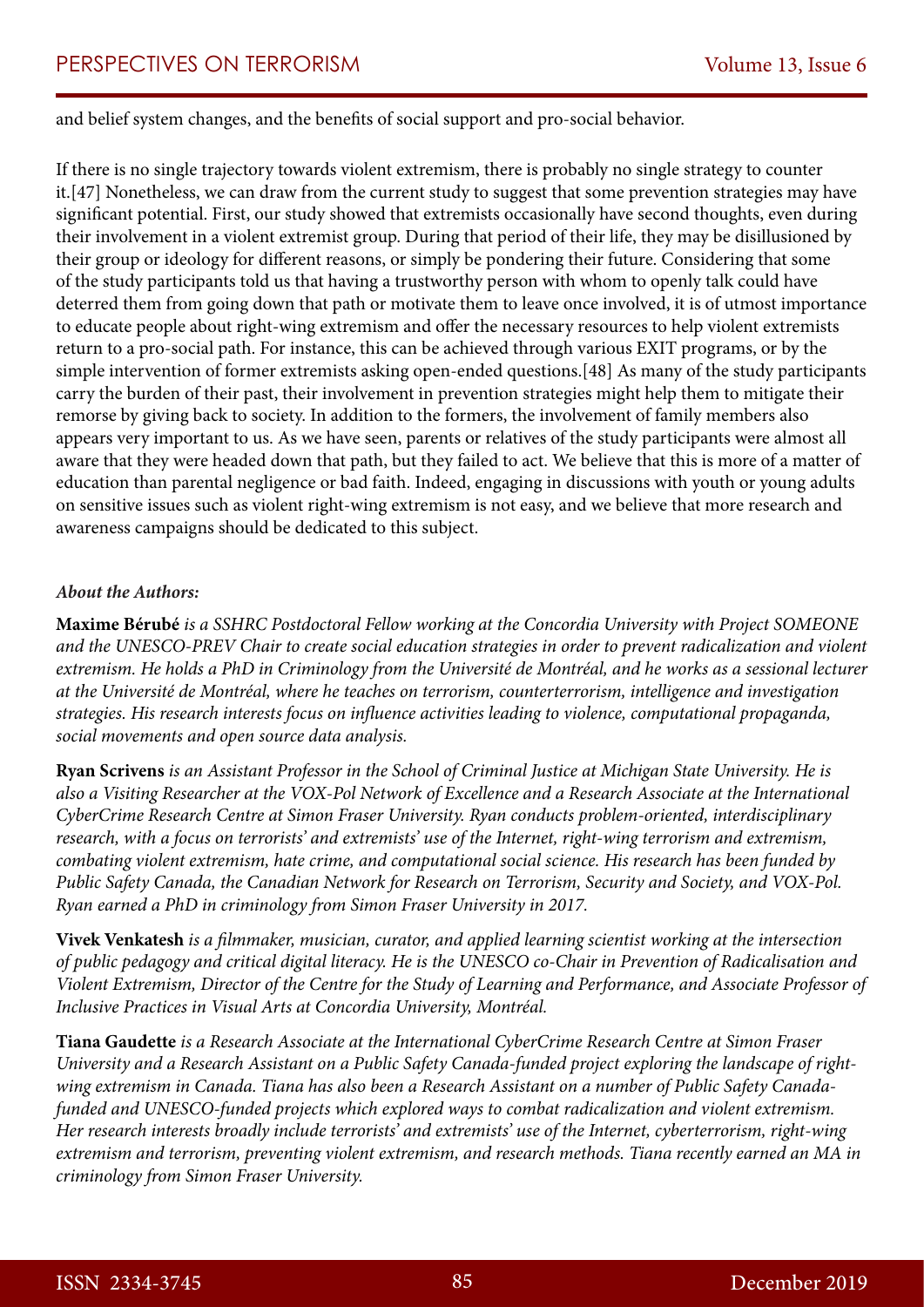#### *Acknowledgements*

*This research was supported by Public Safety Canada's Community Resilience Fund [8000-18863] and Concordia University's Horizon Postdoctoral Fellowship Program.*

#### *Notes*

[1] Andrew Silke, "The Study of Terrorism and Counterterrorism"; in: *Routledge Handbook of Terrorism and Counterterrorism*, edited by Andrew Silke, (New York, NY: Routledge, 2018), pp. 1-10; "The Devil You Know: Continuing Problems with Research on Terrorism," *Terrorism and Political Violence* 13, no. 4 (2001): pp. 1-14; Peter Neumann and Scott Kleinmann, "How Rigorous Is Radicalization Research?", *Democracy and Security* 9, no. 4 (2013): 360-82; Kate Barrelle, "Pro-Integration: Disengagement from and Life after Extremism," *Behavioral Sciences of Terrorism and Political Aggression* 7, no. 2 (2015): pp. 129-142.

[2] Bart Schuurman, "Research on Terrorism, 2007–2016: A Review of Data, Methods, and Authorship," *Terrorism and Political Violence* (2018).

[3] For exceptions, see for instance, Pete Simi, Karyn Sporer, and Bryan F. Bubolz, "Childhood adversity and adolescent misconduct as precursors to violent extremism: A life-course criminological approach," *Journal of Research in Crime and Delinquency* 53, no. 4 (2016): pp. 536-563; Pete Simi et al., "Addicted to hate: Identity residual among former white supremacists," *American Sociological Review* 82, no. 6 (2017): pp. 1167–1187; Bryan F. Bubolz and Pete Simi, "Leaving the world of hate: Life-course transitions and self-change," *American Behavioral Scientist* 59, no. 12 (2015): pp. 1588–1608; Daniel Koehler, "Right-Wing Extremist Radicalization Processes: The Formers' Perspective. JEX Journal EXIT-Deutschland," *Zeitschrift für Deradikalisierung und demokratische Kultur* 1 (2014): pp. 307-377; Daniel Koehler, "Radical Groups' Social Pressure Towards Defectors: The Case of Right-Wing Extremist Groups," *Perspectives on Terrorism* 9, no. 6 (2015): pp. 36-50; Samuel Tanner and Aurélie Campana, "The radicalization of rightwing Skinheads in Quebec", *TSAS Working papers* (2014); Elga Sikkens, Marion van San, Stijn Sieckelinck, and Micha de Winter, "Parental influence on radicalization and de-radicalization according to the experiences of former extremists and their families," *Journal for Deradicalization* 12 (2017): pp. 192–226.

[4] Simi, Sporer, and Bubolz, 2016.

[5] Simi, Sporer, and Bubolz, 2016; Joshua D. Freilich, Steven M. Chermak, and Roberta Belli, "Introducing the United State Extremist Crime Database (ECDB)," *Terrorism and Political Violence* 26, no. 2 (2014): pp. 372-384; Mark S. Hamm, *The Spectacular Few: Prisoner radicalization and the evolving terrorist threat* (New York, NY: New York University Press, 2013).

[6] David R. Mandel, "Radicalization: What does it mean"; in: *Home-grown terrorism: Understanding and addressing the root causes of radicalisation among groups with an immigrant heritage in Europe*, edited by Thomas M. Pick, Anne Speckhard, and Beatrice Jacuch (Amsterdam, NL: IOS Press, 2010), pp. 101-113.

[7] Clark McCauley and Sophia Moskalenko, "Mechanisms of political radicalization: Pathways towards terrorism," *Terrorism and Political Violence* 20, no. 3 (2008): pp. 415-443; Randy Borum, "Understanding terrorist psychology," in *Psychology of Counterterrorism*, edited by A. Silke (Abingdon, Oxon: Routledge, 2011), pp. 19-33; Gordon H. McCormick, "Terrorist decision making," *Annual Review of Political Science* 6 (2003): pp. 473-507.

[8] McCauley and Moskalenko, 2008, p. 429.

[9] Robert J. Sampson and John H. Laub, "A Life-Course View of the Development of Crime," *The ANNALS of the American Academy of Political and Social Science* 602, no. 12 (2005): pp. 73-79.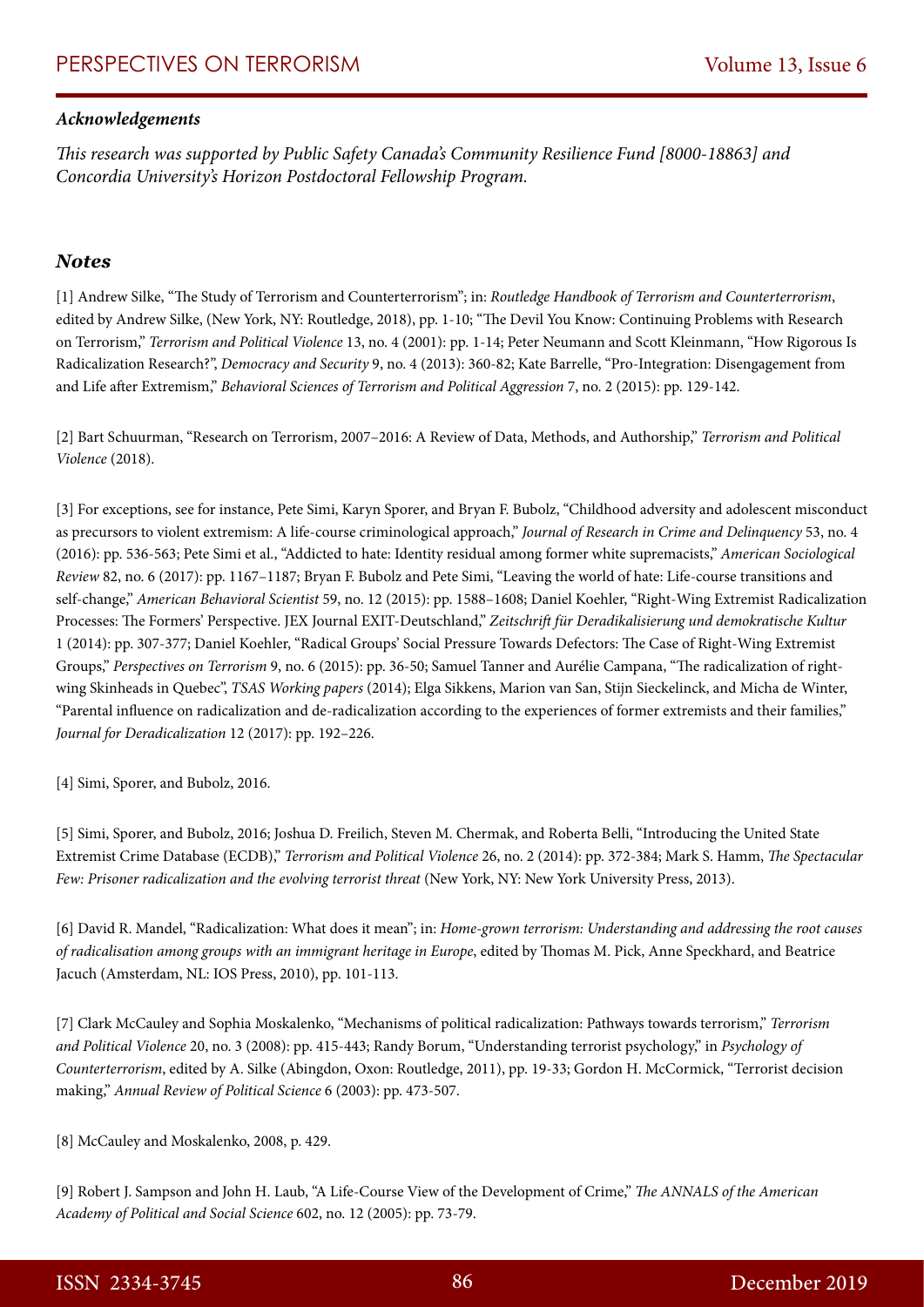[10] Susan Fahey and Pete Simi, "Pathways to violent extremism: A qualitative comparative analysis of the U.S. far right," *Dynamics of Asymmetric Conflict* 12, no. 1 (2018): pp. 42-66.

[11] Robert J. Sampson and John H. Laub, *Crime in the Making: Pathways and Turning Points through Life* (Cambridge, MA: Harvard University Press, 1993); John H. Laub and Robert J. Sampson, *Shared Beginnings, Divergent Lives: Delinquent Boys to Age 70* (Cambridge, MA: Harvard University Press, 2003).

[12] Maxime Bérubé, "Tendances Violentes de la Droite Radicale au Canada: Analyses Chronologiques et Facteurs d'Influence," *Revue Canadienne de Criminologie et de Justice Pénale* 58, no. 2 (2016): pp. 221-250; James A. Aho, *This thing of darkness: A sociology of the enemy* (Seattle, WA: University of Washington Press, 1994).

[13] Randy Borum, "Psychological Vulnerabilities and Propensities for Involvement in Violent Extremism." *Behavioral Science and the Law* 32, no. 3 (2014): pp. 286-305; George P. Fletcher, *Romantics at War* (Princeton, NJ: Princeton University Press, 2002); David Marxsen, "The psychology of radicalization" (TSAS Summer Academy 2015, Vancouver, BC, July 24<sup>th</sup>, 2015).

[14] Laila Bokhari, Thomas Hegghammer, Brynjar Lia, Petter Nesser, and Truls H. Tonnessen, *Paths to Global Jihad: Radicalisation and recruitment to terror networks* (Proceedings from a FFI Seminar, Oslo, March 15<sup>th</sup>, 2006).

[15] Mark S. Hamm, *American Skinheads: the criminology and control of hate crime*. (Westport, Conn.: Praeger, 1993).

[16] Koehler, 2014; Jessica Stern, "X: A Case Study of a Swedish Neo-Nazi and his Reintegration into Swedish Society," *Behavioral Sciences & the Law* 32, no. 3 (2014): pp. 440-453; Timothy Scott Brown, "Subcultures, pop music and politics: Skinhead and "Nazi rock" in England and Germany," *Journal of Social History* 38, no. 1 (2004): pp. 157-178; John M. Cotter, "Sounds of Hate: White power rock and roll and the Neo-nazi Skinhead subculture," *Terrorism and Political Violence* 11, no. 2 (1999): pp. 111-140; Tanner and Campana, 2014.

[17] See, for example, Mehr Latif, Kathleen Blee, Matthew DeMichele, and Pete Simi, "How emotional dynamics maintain and destroy white supremacist groups," *Humanity & Society* 42, no. 4 (2018): pp. 480-501; Simi et al., 2017; Pete Simi, Steven Windisch, Daniel Harris, and Gina Ligon, "Anger from within: The role of emotions in disengagement from violent extremism," *Journal of Qualitative Criminal Justice & Criminology* 7, no. 2 (2019): pp. 3-28; Mehr Latif, Kathleen Blee, Matthew DeMichele, Pete Simi, and Shayna Alexander, "Why White Supremacist Women become Disillusioned, and Why they Leave," *The Sociological Quarterly* (2019).

[18] Latif et al., 2018. See also Kathleen Blee, "The gendered organization of hate: Women in the U.S. Ku Klux Klan"; in: *Right*wing women: From conservatives to extremists around the world, edited by Paola Bacchetta and Margaret Power (New York, NY: Routledge, 2002), pp. 101-114; Robert Futrell and Pete Simi, "Free spaces, collective identity, and the persistence of U.S. white power activism," *Social Problems* 51, no. 1 (2004): pp. 16-42; Pete Simi and Robert Futrell, *American Swastika: Inside the white power movement's hidden spaces of hate* (New York, NY: Rowman & Littlefield, 2015); Cotter, 1999; Simi et al., 2017.

[19] Simi et al., 2017.

[20] Simi et al., 2019; Latif et al., 2019.

[21] Latif et al., 2019, p. 4.

[22] John Horgan, *Walking Away from Terrorism: Accounts of Disengagement from Radical and Extremist Movements* (New York, NY: Routledge, 2009); John Horgan, Mary Beth Altier, Neil Shortland & Max Taylor, "Walking away: the disengagement and de-radicalization of a violent right-wing extremist," *Behavioral Sciences of Terrorism and Political Aggression* 9, no. 2 (2016): pp.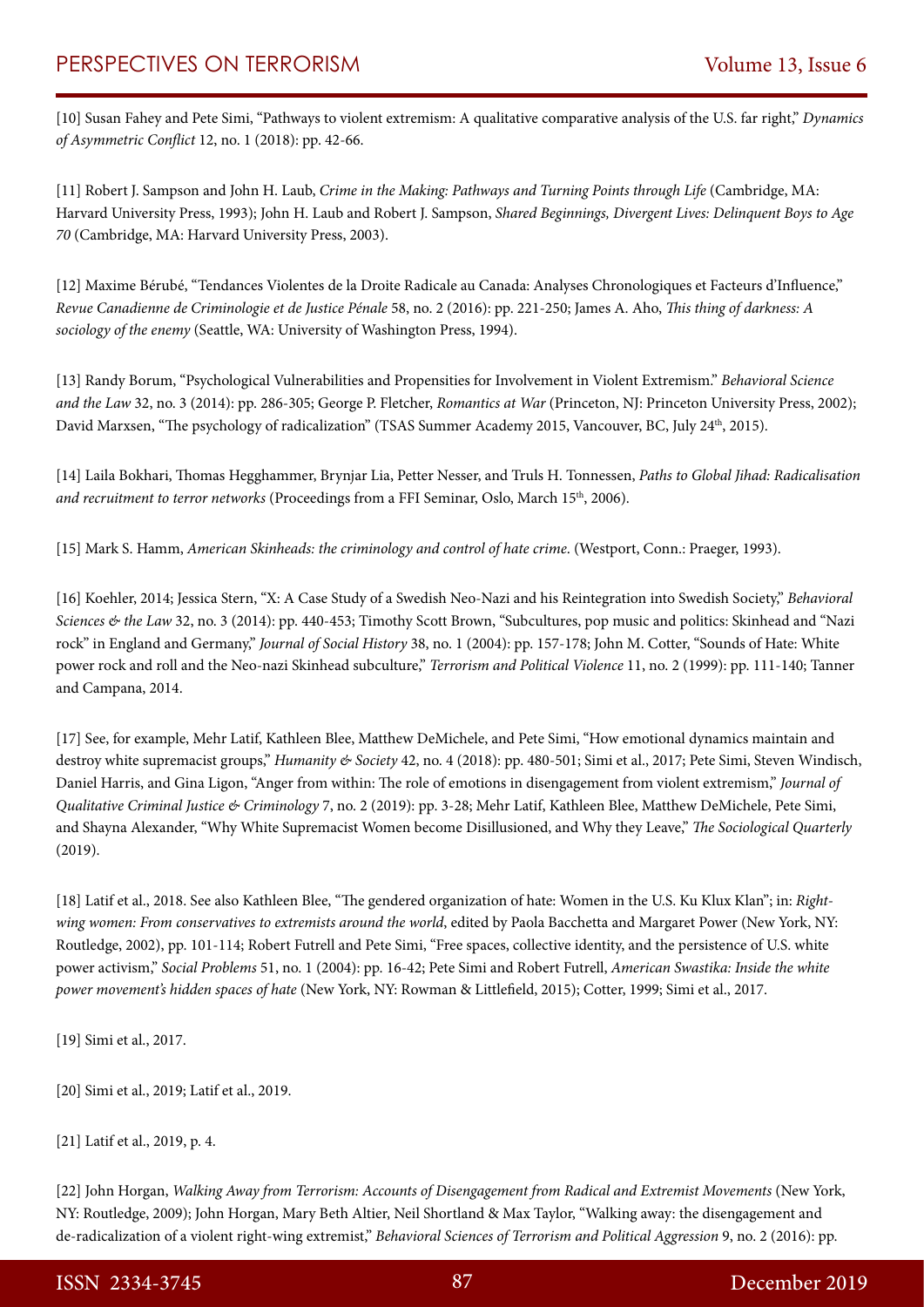63-77; Isabelle Sommier, "Engagement radical, désengagement et déradicalisation: Continuum et lignes de fractures.," *Lien Social et Politiques* 68 (2012): pp. 15-35.

[23] Tore Bjorgo and John Horgan, *Leaving Terrorism Behind: Individual and Collective Disengagement* (New York, NY: Routledge, 2009).

[24] Koehler, 2015.

[25] Steven Windisch, Pete Simi, Gina Scott Ligon, and Hillary McNeel, "Disengagement from ideologically-based and violent organizations: A systematic review of the literature," *Journal for Deradicalization* 9, no. 1 (2016): p. 4.

[26] Windisch et al., 2016.

[27] Kate Barrelle, "Pro-integration: Disengagement from and life after extremism," *Behavioral Sciences of Terrorism and Political Aggression* 7, no. 2 (2015): pp. 129-142.

[28] Barbara Perry and Scrivens, *Right-wing extremism in Canada: An environmental scan* (Public Safety Canada, 2015).

[29] Derek Bowen, "Patterns of Skinhead Violence" (2008): 29. Doctoral Dissertations. URL: [https://scholars.unh.edu/](https://scholars.unh.edu/dissertation/441) [dissertation/441](https://scholars.unh.edu/dissertation/441)

[30] Simi, Sporer, and Bubolz, 2016; Barrelle, 2015.

[31] Simi, Sporer, and Bubolz, 2016; Thomas J. Holt, Joshua D. Freilich, Steve M. Chermak, Colleen Mills, and Jason Silva, "Loners, colleagues, or peers? Assessing the social organization of radicalization," *American Journal of Criminal Justice* 44, no. 1 (2019): pp. 83-105.

[32] It is worth noting that this might have something to do with the average age of the participants, as well as the timing of their pathways in. Most of the participants got in the movement between late 1990s and early 2000s. At that time, the Internet and social media were not used as they have been since.

[33] Maura Conway and Lisa McInerney, "Jihadi video and auto-radicalisation: Evidence from an exploratory YouTube study", in: *Intelligence and Security Informatics*, edited by Daniel Ortiz-Arroyo, Henrik Legind Larsen, Daniel Dajun Zeng, David Hicks and Gerhard Wagner (Berlin, DE: Springer, 2008); Ines Von Behr, Anais Reding, Charlie Edwards, and Luke Gribbon, "Radicalisation in the digital era: The use of the Internet in 15 cases of terrorism and extremism", *Rand Corporation* (2013).

[34] Brown, 2004; Cotter, 1999; Tanner and Campana, 2014.

[35] Howard S. Erlanger, "Estrangement, machismo and gang violence," *Social Science Quarterly* 60, no. 2 (1979): pp. 235-248; Arie Kruglanski, "Psychology not Theology: Overcoming ISIS' secret appeal," *E-International Relations* (2014).

[36] James A. Aho, "Out of hate: A sociology of defection from neo-Nazism," *Current Research on Peace and Violence* 11 (1988): pp. 159-168; Randy Blazak, "'Getting it': The role of women in male desistance from hate groups," in *Home-grown hate: Gender and organized racism* ed. Abby L. Ferber (New York, NY: Routledge, 2004), pp. 154-171; Bubolz and Simi, 2015.

[37] Samuel Tanner, "Towards a pattern in mass violence participation? An analysis of Rwandan perpetrators' account from the 1994 genocide," *Global Crime* 12, no. 4 (2011): pp. 266-89.